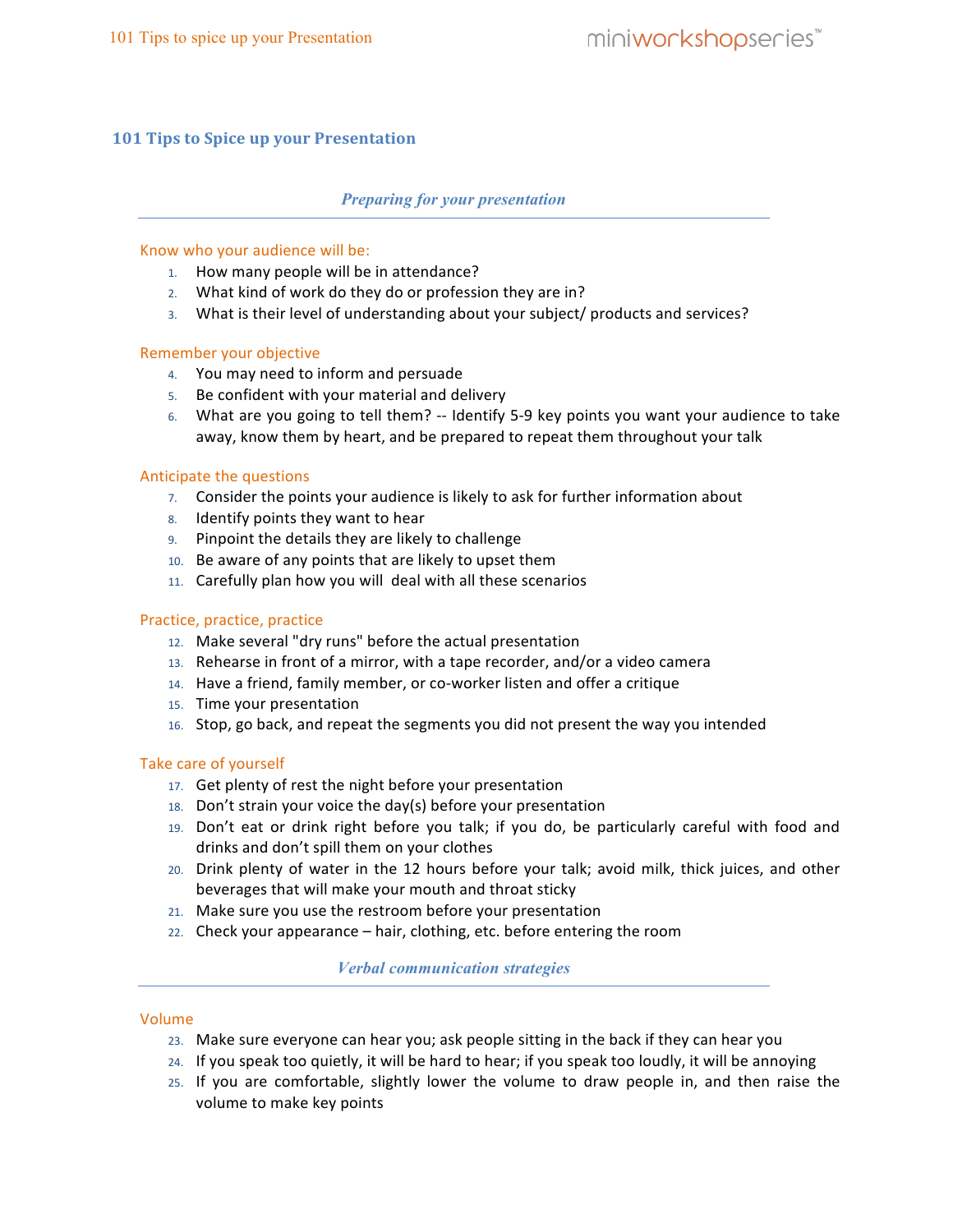26. Think about making your voice fill the room

#### Pace

- 27. Go slower where you want to make an important point clearly, but don't go so slow that you. lose your audience
- 28. Go faster where you think people will understand, but don't rush through the material so. quickly that the words can't be understood

#### Pauses

- 29. Use pauses to punctuate the flow of your presentation
- 30. Strategically-placed pauses can help you dramatize or clarify a point
- 31. Use pauses to give participants time to think about what you just said.
- 32. Use pauses combined with eye contact when you think you have lost your audience or when some audience members seem to be involved in a side conversation.
- 33. Use pauses of no more than 10 seconds when you need to collect your own thoughts and think through what you will say next

#### Inflection

- 34. Use inflection to convey emotions
- 35. Don't use a monotone voice
- 36. Don't over-inflect and make your voice shrill, squeaky, or sing-songy
- 37. Practice using inflection on key words and points to add flair and enthusiasm
- 38. Listen to your inflection on rehearsal audio or video tape to see how you sound

#### Tone

- 39. The tone for most oral presentations is relaxed but serious
- 40. This is especially the case when presenting to peers and colleagues
- 41. Presentations to your managers, customers, competitors, and professional associations will. be more serious and professional
- 42. Jokes, if told, must be politically correct (that is, not capable of offending anyone) ... and funny
- 43. Don't tell a joke unless you know it well; there are fewer things worse than a botched joke

#### Avoid.Artificial.Fillers

- 44. Listen for stammer words that are fillers: "Y'know," "Uhh," "Like," "So," "Well"
- 45. Many people have other unique filler words that they noticeably over-use
- 46. Be conscious of fillers as you rehearse and eliminate them from your presentation
- 47. Have a listener count how many times you use such words.

#### *Nonverbal communication strategies*

Research has shown that most of a message is delivered through nonverbal means.

- 48. 7% is conveyed by actual words or content
- 49. 38% is transmitted by tone of voice and volume of speech.
- 50. 55% is delivered via non-verbal information, such as facial expressions, posture, hand gestures, and how you carry yourself

#### Body.Positioning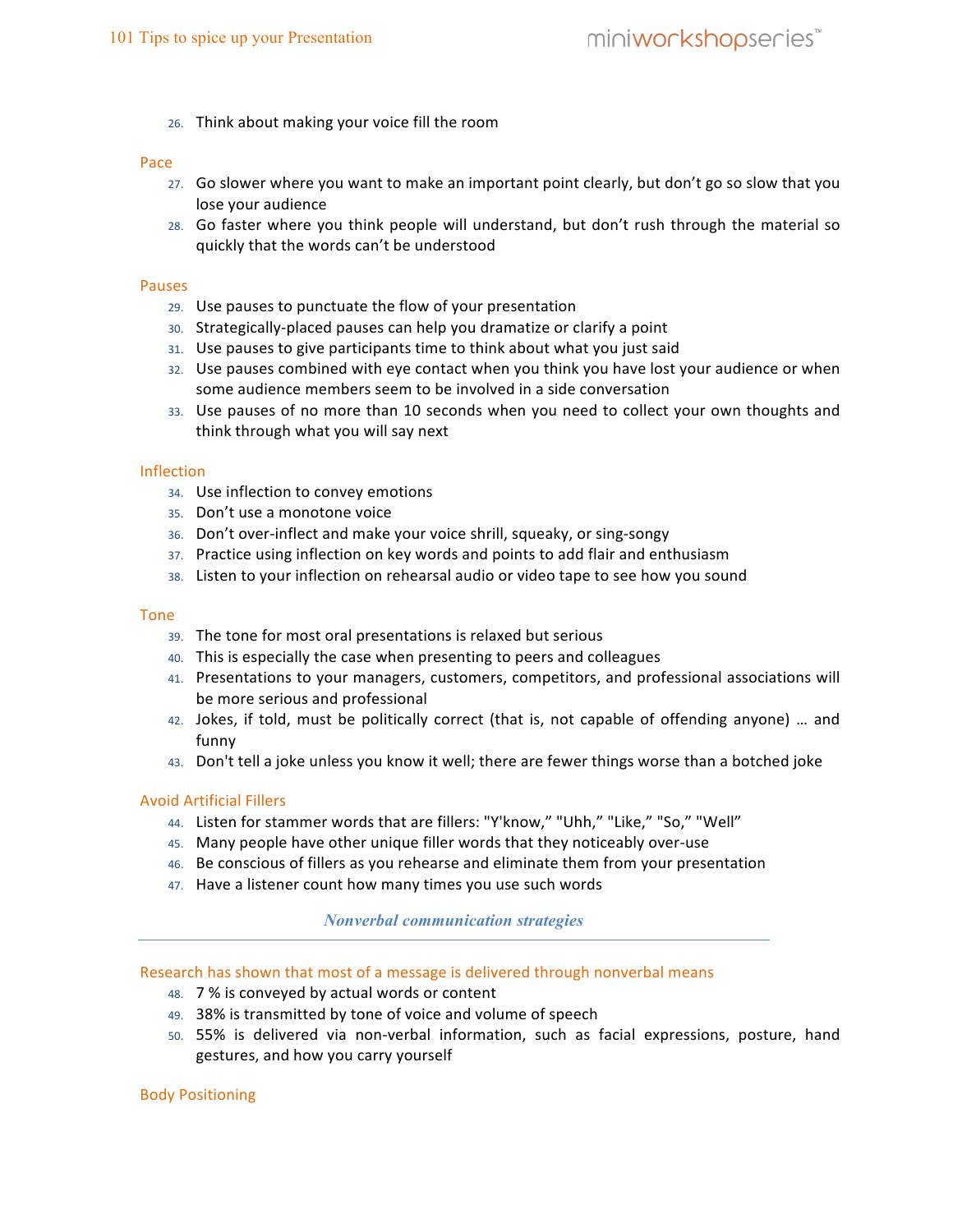- 51. Don't stand directly in front of your slides, charts, graphs, etc.
- 52. Stand to the side of the screen or board and use your hand, pointer, or mouse to direct attention to important points, with the information to your writing-hand side
- 53. Direct all speech at your audience; don't talk into the screen or flip chart
- 54. Don't hide behind a podium or table, or sit in such a way that some or all audience members cannot see and/or hear you

## Posture

- 55. Stand with your feet about shoulder-width apart, with knees slightly bent when you are not moving about the room
- 56. This posture gives the appearance of being in control, relaxed, and confident
- 57. This posture should be comfortable and not awkward; practice ahead of time to get a feel for it

## Movement.

- 58. Be animated as you present your material
- 59. Move around somewhat, even if you must remain in the area of the podium or projector
- 60. Don't make erratic or unorthodox movements, like bouncing, rocking, pacing, or other distractions

#### **Hands**

- 61. Gesture naturally, not mechanically, with your hands
- 62. Do not use your hands excessively, unless it fits your personality
- 63. Be careful not to make unnatural hand movements that could be interpreted as lewd or. culturally offensive (e.g. To a Brazilian audience, the "O.K." sign Americans make with their hands by forming an "O" with the thumb and index finger, with the remaining three fingers. raised up, means the same thing as raising the middle finger in America)

#### Facial Expressions

- 64. Use facial expressions to show concern, enthusiasm, empathy, and understanding
- 65. Appropriate expressions will make you more believable to participants
- 66. Be genuine! Check yourself in the mirror before experimenting with facial expressions
- 67. Smile as much as possible, naturally

#### Eye.Contact

- 68. Practice establishing eye contact with your audience to make them feel included
- 69. Spend several seconds looking at one person before moving your visual focus to another person
- 70. Eye contact of longer than 3-5 seconds can make a participant uncomfortable
- 71. When the audience stops looking at you, it can be the first sign that they've also stopped. listening

#### *Nervousness*

#### Accept it

- 72. Recognize. and. accept. the. signs. of. nervousness—they'll. diminish. as. you. proceed. through. your presentation
- 73. Remember that a certain degree of nervousness can be very positive in giving you the.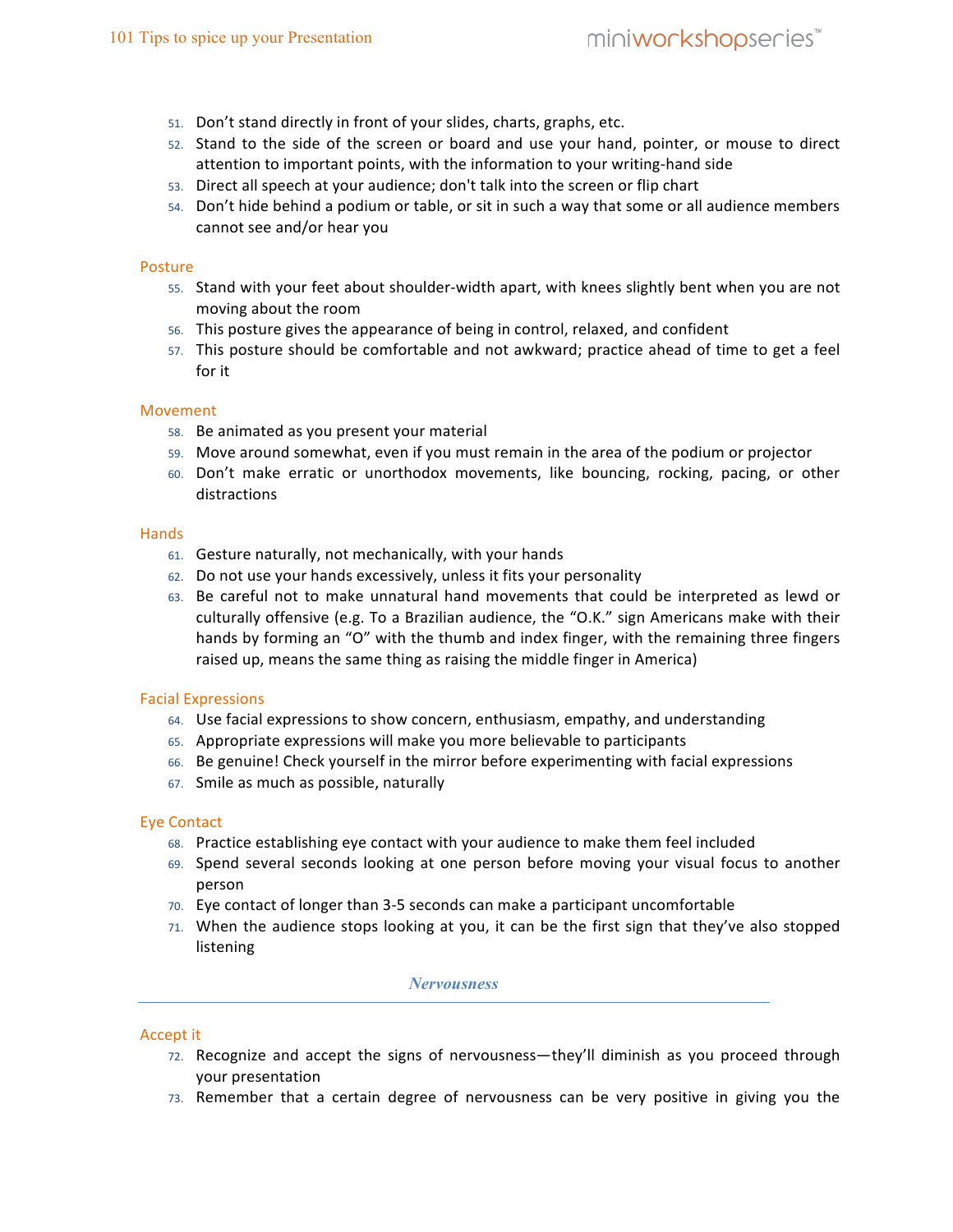energy and drive you need for an enthusiastic presentation

#### Be prepared

- 74. Reduce nervousness by knowing your content and presentation ahead of time.
- 75. Rehearse several times prior to presenting

## Be your natural, professional self

- 76. Keep in mind that the audience trusts that you are qualified to deliver this material
- 77. Remember that your peers and/or superiors consider you to be the best choice for the job

#### Know.the.audience

- 78. Familiarize yourself in advance with the audience's size, composition, and needs
- 79. Provide examples relevant to the group
- 80. Speak with a few people one-to-one before you begin to build familiarity

## Maintain physical control

- 81. Breathe deeply and slowly before you begin in order to establish your composure
- 82. Pause frequently to take a deep breath during your presentation
- 83. Direct your attention toward a friendly face occasionally for reassurance
- 84. Move around slowly to prevent "paralysis"

# *At the podium or stage*

#### Appearance

- 85. Be aware of the image you are projecting as the speaker—you never get a second chance to. make a good first impression
- 86. Dress appropriately for the occasion and audience
- 87. Avoid distracting colours and patterns in your clothing
- 88. Check for all the non-verbal cues addressed above
- 89. Project calmness and authority

#### Opening and introduction

- 90. The opening should capture and hold the listeners' attention
- 91. In the first minute, you should state the problem (need or opportunity) that is the focus of your discussion
- 92. Explain why is it important, who it affects, and how
- 93. Tell them what you're going to tell them in response to the problem, need, opportunity, or. situation

#### **Delivery**

- 94. Now tell them what you came to tell them.
- 95. Be convincing, know your material, and present your logical points in a confident and organized.way
- 96. Stress the main points of the content; reiterate them throughout your presentation
- 97. Be objective and air both positive and negative views where appropriate
- 98. Listeners should be able to build their notes into a near replica of your presentation outline